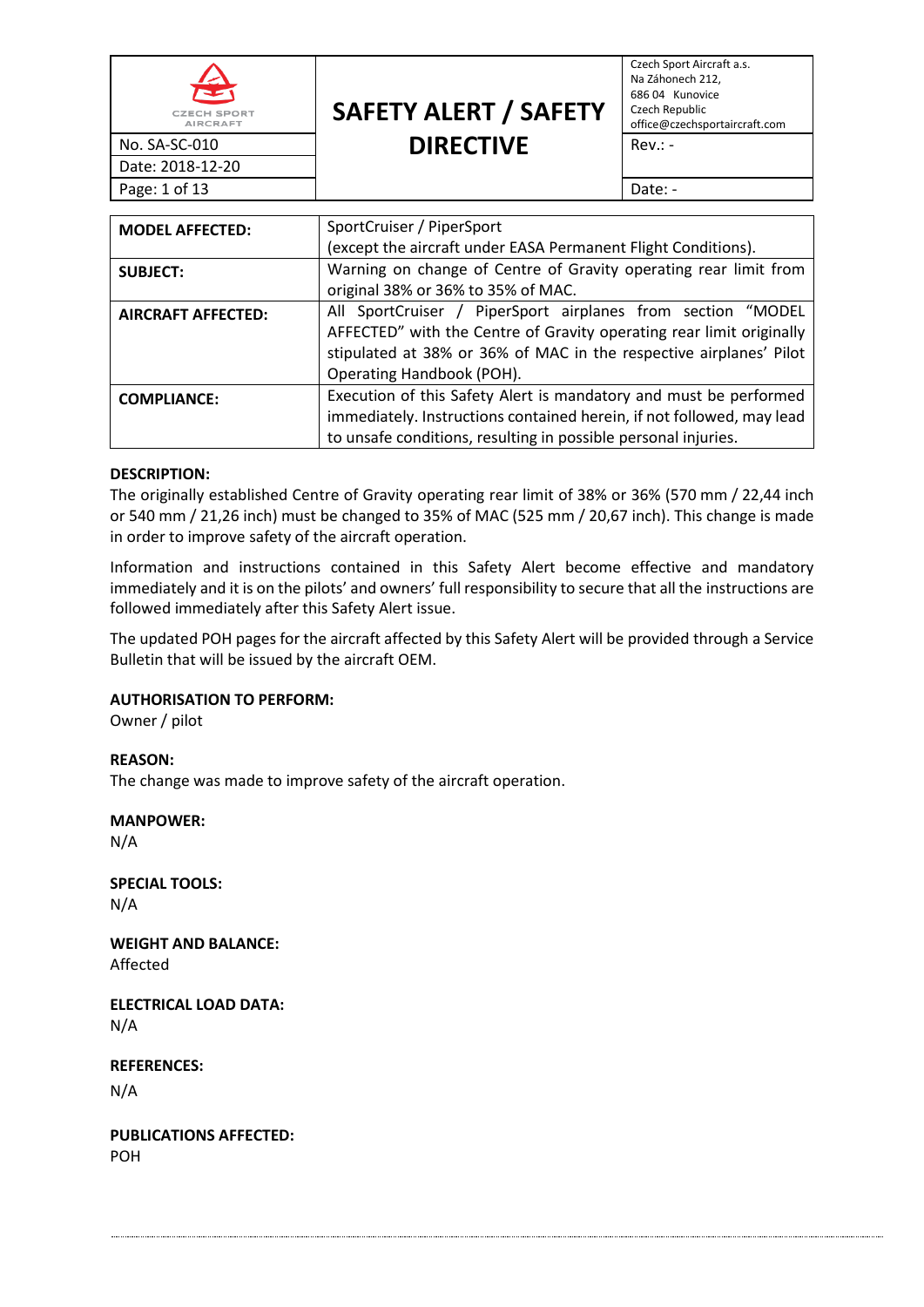| $\blacktriangle$<br><b>CZECH SPORT</b><br><b>AIRCRAFT</b> | <b>SAFETY ALERT / SAFETY</b> | Czech Sp<br>Na Záhor<br>686 04  <br>Czech Re<br>office@c |
|-----------------------------------------------------------|------------------------------|----------------------------------------------------------|
| No. SA-SC-010                                             | <b>DIRECTIVE</b>             | $Rev: -$                                                 |
| Date: 2018-12-20                                          |                              |                                                          |
| Page: 2 of 13                                             |                              | Date: -                                                  |

# **SAFETY ALERT / SAFETY DIRECTIVE** Rev.: -

Czech Sport Aircraft a.s. Na Záhonech 212, 686 04 Kunovice Czech Republic office@czechsportaircraft.com

#### **MATERIAL:**

N/A

**COSTS:** N/A

### **ACCOMPLISHMENT INSTRUCTIONS:**

- A. **Read this Safety Alert thoroughly and then strictly follow all the instructions contained therein during the aircraft operation** *(Airplane weighing procedure and instructions for determination of current operation weight and C.G position are shown herein below).*
- B. **Enter the aircraft log book and insert the following text: "Center of Gravity operating rear limit was changed. The new and only valid Center of Gravity operating rear limit is 35% of MAC (525 mm / 20,67 inch)".**
- C. **Performance of this Safety Alert shall be thereby completed.**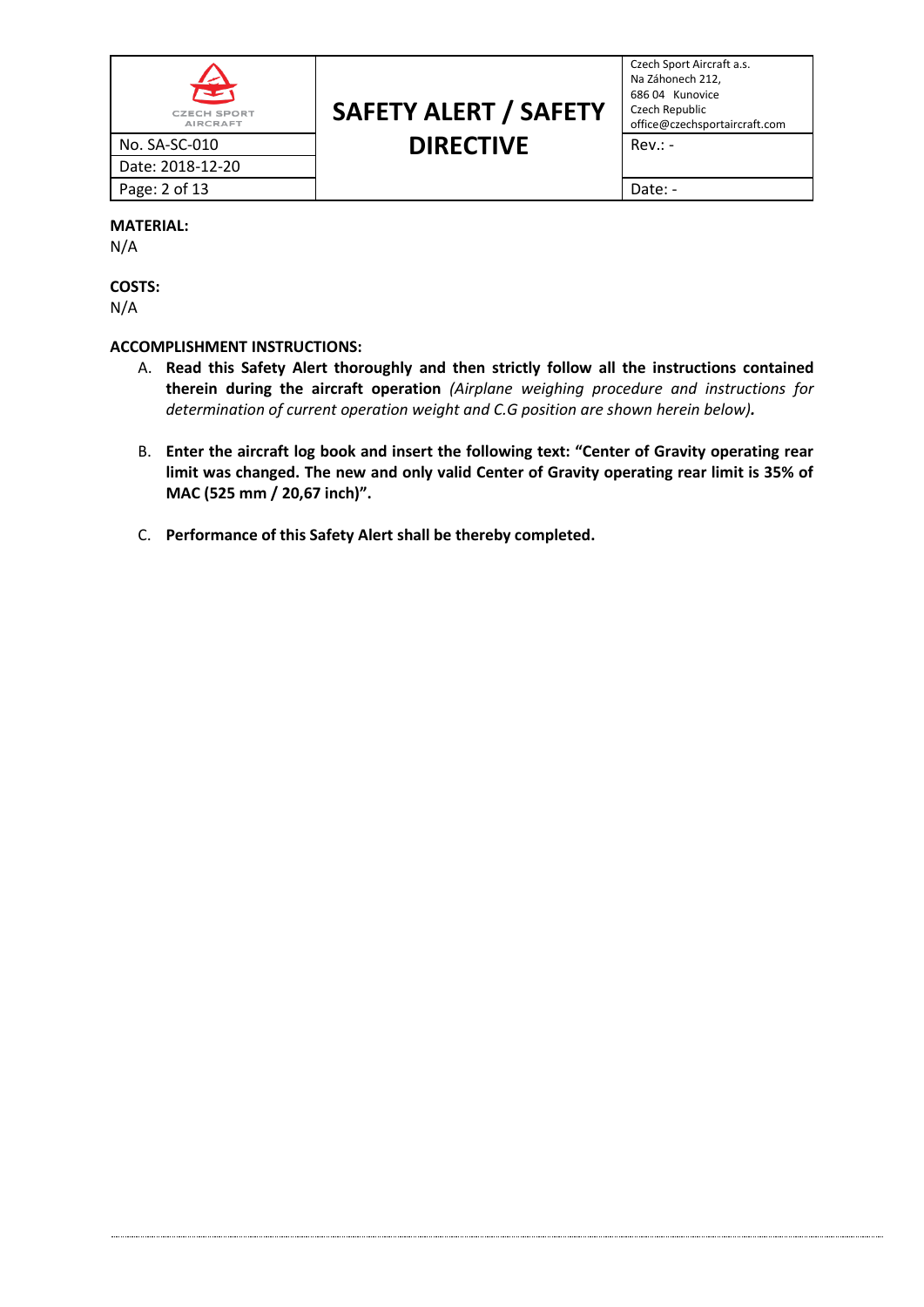| $\clubsuit$<br><b>CZECH SPORT</b><br><b>AIRCRAFT</b> | <b>SAFETY ALERT / SAFETY</b> | Czech Sp<br>Na Záhor<br>686 04  <br>Czech Re<br>office@c |
|------------------------------------------------------|------------------------------|----------------------------------------------------------|
| No. SA-SC-010                                        | <b>DIRECTIVE</b>             | $Rev: -$                                                 |
| Date: 2018-12-20                                     |                              |                                                          |
| Page: 3 of 13                                        |                              | Date: -                                                  |

# **SAFETY ALERT / SAFETY DIRECTIVE** Rev.: -

Czech Sport Aircraft a.s. Na Záhonech 212, 686 04 Kunovice Czech Republic office@czechsportaircraft.com

# **1 Airplane weighing procedure**

### **1.1 Preparation**

- Remove all impurities from the aircraft as well as further undesirable objects.
- Inflate tires to recommended operating pressure.
- Drain fuel from fuel installation.
- Add oil, hydraulic and cooling liquid up to the maximum specified value.
- Retract wing flaps, close the canopy and other lids and covers, remove control surfaces blocking.
- Level the airplane according to the rivet line located on the fuselage (on LH and RH sides) under the canopy frame.

# **1.2 Levelling**

- Place scales under each wheel.
- Deflate the nose tire to lower or insert a pad under the nose tire to lift the nose to properly center the bubble in the level.

### **1.3 Weighing**

- With the airplane level and brakes released, record the weight shown on each scale. Deduct the tare, if any, from each reading.

# **1.4 Measuring**

- For better understanding, see Figure "Weight and balance C.G. layout" below
- The DATUM (reference plane) for arms measuring is on the wing leading edge Rib No.4.
- Obtain measurement LR and LL by measuring horizontally (along the airplane center line) from a line stretched between datum on the left and right wing.
- Obtain measurement LN by measuring horizontally and parallel to the airplane center line, from center of nose wheel axle left sides, to the datum on the left wing. Repeat on right side and average the measurements.

#### **1.5 Weights and measurements**

- Use the weights from item 1.3 and the measurements from item 1.4 and write the figures into the "*Aircraft empty weight C.G. determination table*", see below.

# **1.6 Aircraft empty weight and C.G. calculation**

- With the help of the formulas below calculate aircraft empty weight and C.G.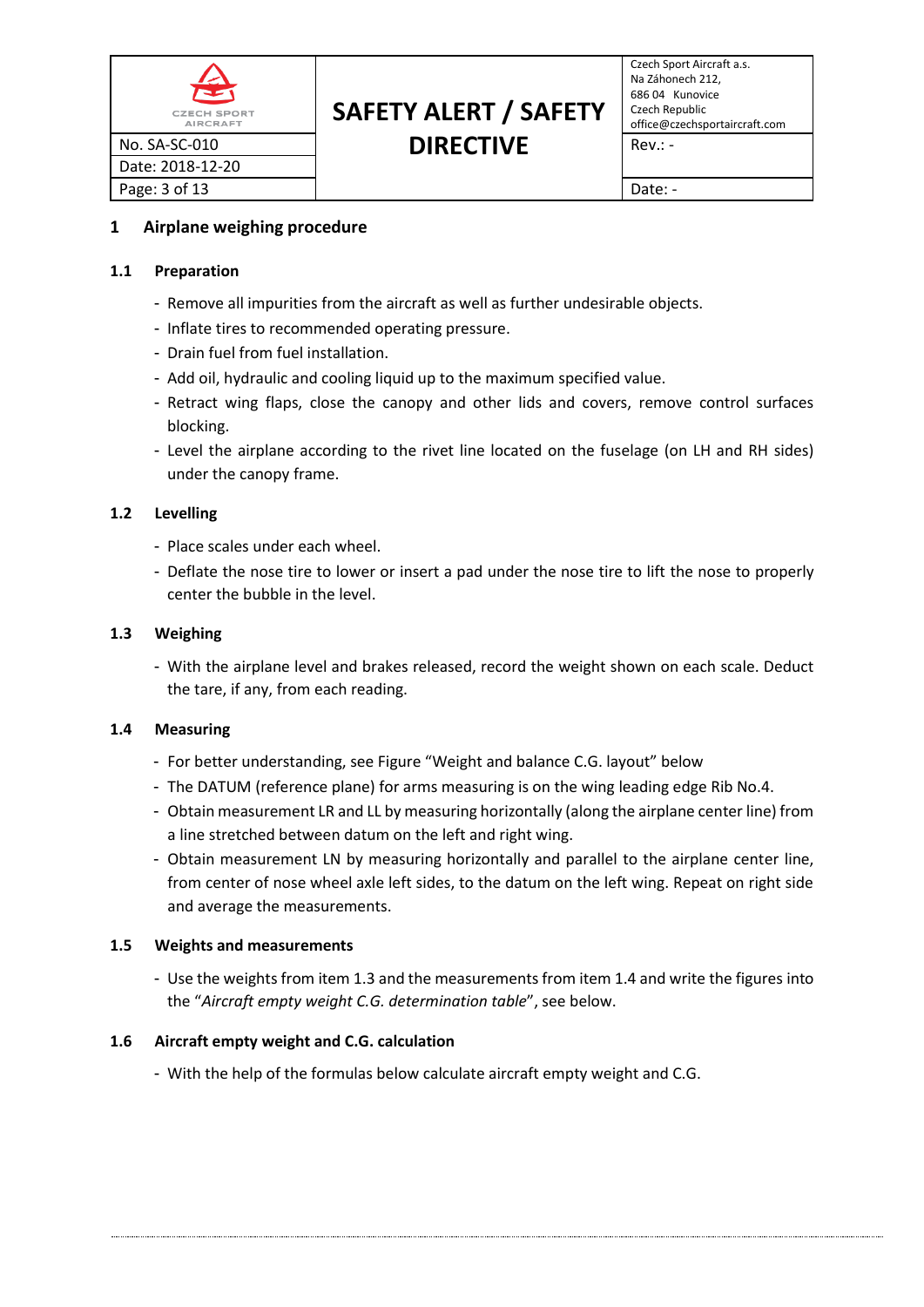| $\hat{\mathbf{r}}$<br><b>CZECH SPORT</b><br><b>AIRCRAFT</b> | <b>SAFETY ALERT / SAFETY</b> | Czech Sport Aircraft a.s.<br>Na Záhonech 212,<br>686 04 Kunovice<br>Czech Republic<br>office@czechsportaircraft.com |
|-------------------------------------------------------------|------------------------------|---------------------------------------------------------------------------------------------------------------------|
| No. SA-SC-010                                               | <b>DIRECTIVE</b>             | $Rev: -$                                                                                                            |
| Date: 2018-12-20                                            |                              |                                                                                                                     |
| Page: 4 of 13                                               |                              | Date: -                                                                                                             |

# **2 Operating weights and loading**

# **2.1 Weights:**

|     | Max. take-off weight                    | 600kg    | 1,320 lb |
|-----|-----------------------------------------|----------|----------|
|     | Max landing weight                      | 600 kg   | 1,320 lb |
|     | Max. weight of fuel                     | 82kg     | 180 lb   |
|     | Max. baggage weight in rear fuselage    | 18 kg    | 40 lb    |
|     | Max. baggage weight in each wing locker | 20 kg    | 44 lb    |
|     | Maximum permissible empty weight        | 408.4 kg | 900.4 lb |
| 2.2 | Crew:                                   |          |          |
|     | Number of seats                         | 2        |          |
|     | Minimum crew (only on the left seat)    | 1 pilot  |          |
|     | Minimum crew weight                     | 55 kg    | 121 lb   |
|     | Maximum crew weight on each seat        | 115 kg   | 253 lb   |
| 2.3 | Arms:                                   |          |          |
|     | Pilot/Passenger                         | 700 mm   | 27.56 in |
|     | Baggage compartment                     | 1,310 mm | 51.58 in |
|     | Wing lockers                            | 600 mm   | 23.62 in |
|     | Fuel tanks                              | 180 mm   | 7.09 in  |

# **3 Baggage compartments in the cockpit**



**CAUTION: Use of the upper part of the baggage compartment (i.e. of the Baggage compartment B) is prohibited.**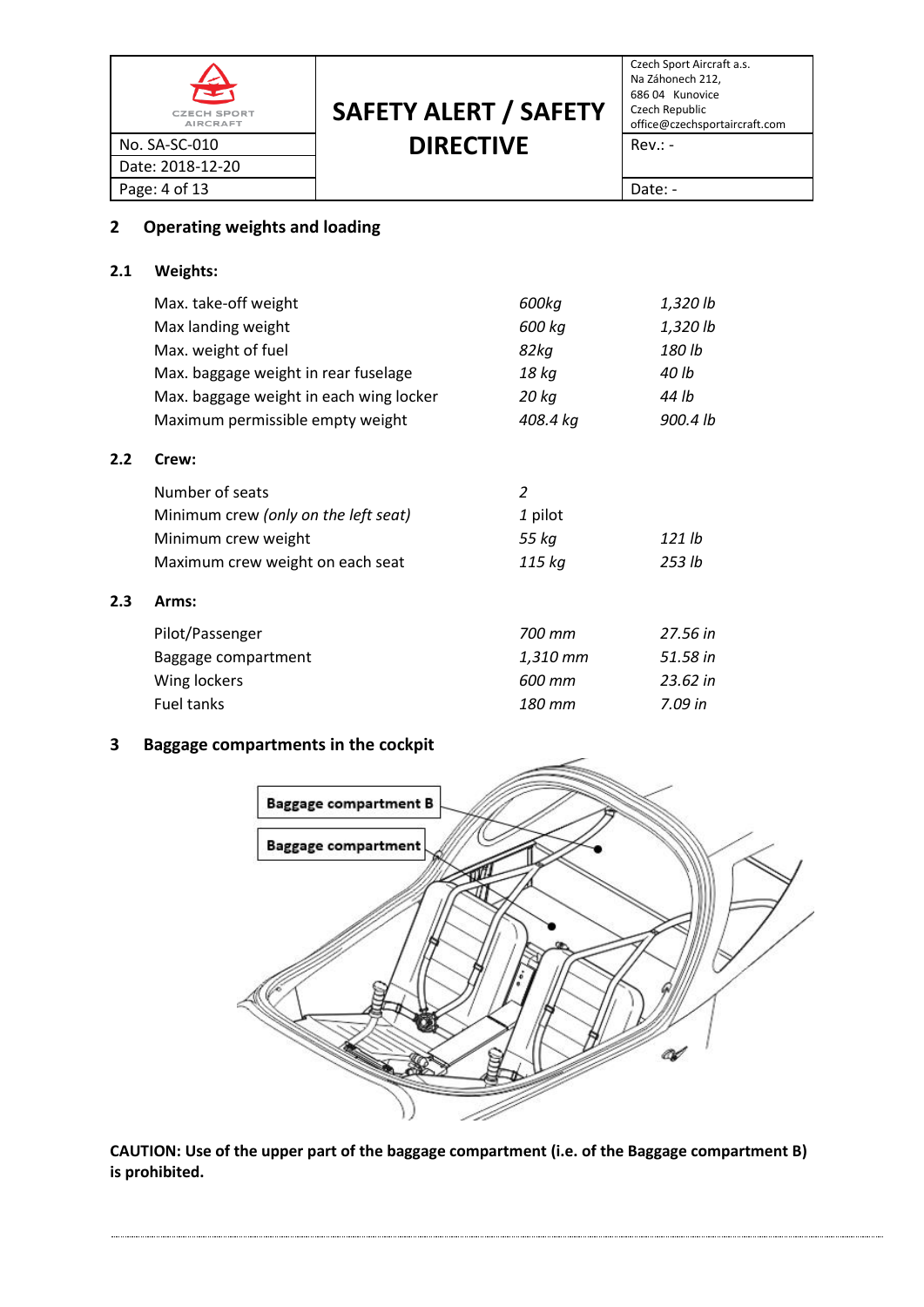| $\hat{\mathbf{r}}$<br><b>CZECH SPORT</b><br><b>AIRCRAFT</b> | <b>SAFETY ALERT / SAFETY</b> | Czech Sport Aircraft a.s.<br>Na Záhonech 212,<br>686 04 Kunovice<br>Czech Republic<br>office@czechsportaircraft.com |
|-------------------------------------------------------------|------------------------------|---------------------------------------------------------------------------------------------------------------------|
| No. SA-SC-010                                               | <b>DIRECTIVE</b>             | $Rev: -$                                                                                                            |
| Date: 2018-12-20                                            |                              |                                                                                                                     |
| Page: 5 of 13                                               |                              | Date: -                                                                                                             |

# **4 Aircraft C.G. determination**

#### **4.1 Aircraft Empty weight C.G. determination**

- 4.1.1 Weigh the aircraft according to the Airplane weighing procedure shown above.
- 4.1.2 Record weight and arm values in the Aircraft empty weight C.G. table, nose wheel arm is negative (-).
- 4.1.3 Calculate and record moment for each of the main and nose wheels using the following formula:

MOMENT (lb in) = WEIGHT (lb)  $x$  ARM (in)

- 4.1.4 Calculate and record total weight and moment.
- 4.1.5 Determine and record empty weight C.G. using the following formula:

$$
M_{TE}
$$
 100  
AIRCRAFT EMPTY WEIGHT C.G. = 1117 (in) x 100  

$$
W_{TE}
$$
 100  
MAC

*Aircraft empty weight C.G. determination table*

|          | <b>ITEM</b>                       | <b>WEIGHT</b><br>lb  | <b>ARM</b><br>in          | <b>MOMENT</b><br>$Ib$ in |
|----------|-----------------------------------|----------------------|---------------------------|--------------------------|
| ن<br>ن   | <b>RIGHT MAIN</b><br><b>WHEEL</b> | $W_R =$              | $L_R =$                   |                          |
| EMPTY    | <b>LEFT MAIN</b><br><b>WHEEL</b>  | $W_i =$              | $L_l =$                   |                          |
| AIRCRAFT | <b>NOSE WHEEL</b>                 | $W_N =$              | $L_N = -$<br>negative arm |                          |
|          | <b>TOTAL</b>                      | <b>Empty weight:</b> | $C.G. =$<br>in            | Aircraft moment:         |
|          |                                   | $W_{TE}$ =           | % MAC                     | $M_{TE}$ =               |

Note:

Insert the filled-out and calculated form into the POH and use it for future calculations during aircraft operation.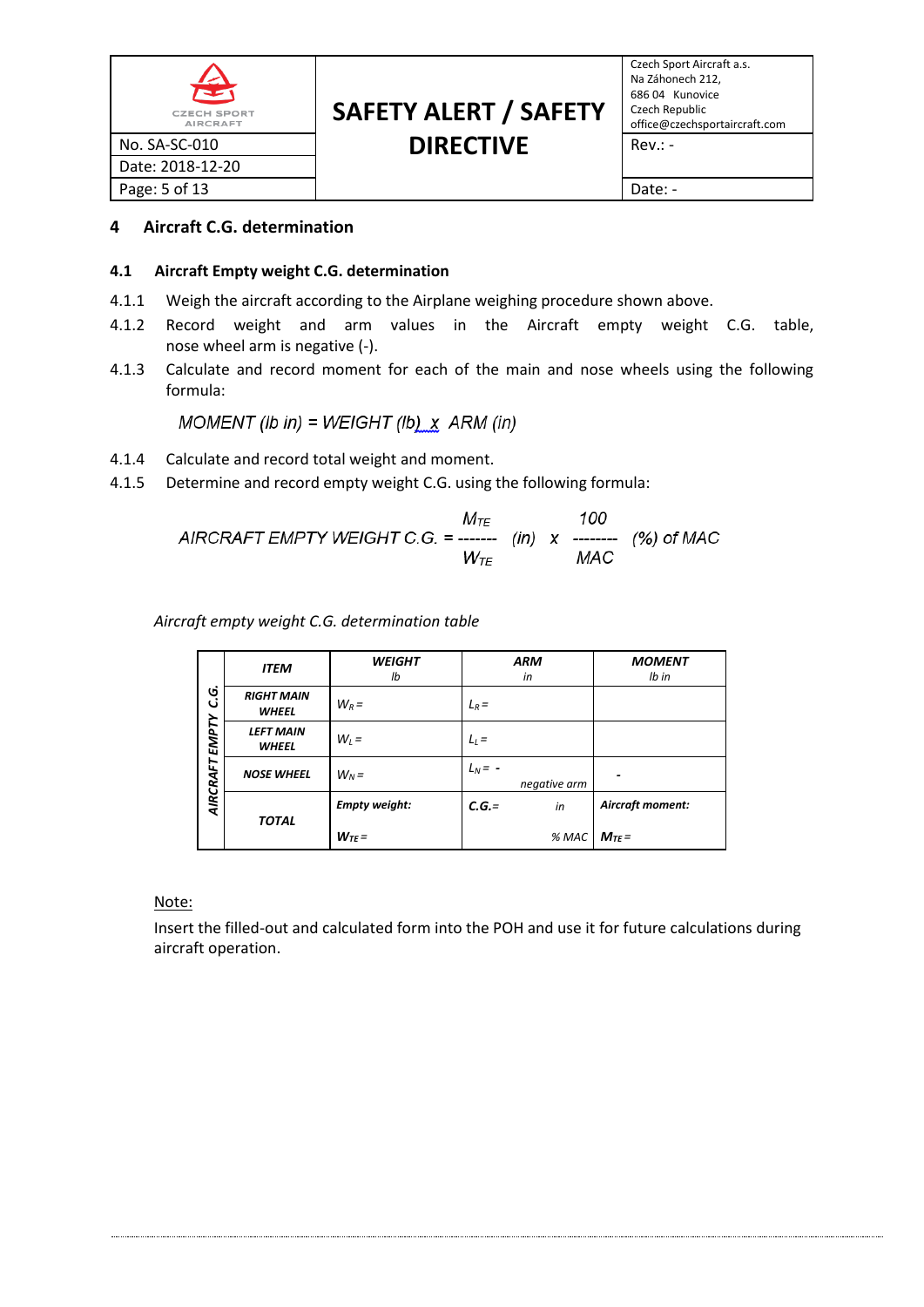| $\blacktriangleright$<br><b>CZECH SPORT</b><br><b>AIRCRAFT</b> | <b>SAFETY ALERT / SAFETY</b> | Czech Sp<br>Na Záhor<br>686 04  <br>Czech Re<br>office@c |
|----------------------------------------------------------------|------------------------------|----------------------------------------------------------|
| No. SA-SC-010                                                  | <b>DIRECTIVE</b>             | $Rev: -$                                                 |
| Date: 2018-12-20                                               |                              |                                                          |
| Page: 6 of 13                                                  |                              | Date: -                                                  |

# **SAFETY ALERT / SAFETY DIRECTIVE** Rev.: -

# **4.2 Aircraft Loading and C.G. check**

Before flight it is important to determine that the aircraft is loaded in such a way so that its weight and C.G. location are within the allowable limits.

# **CAUTION:**

**Due to an unfavourable effect on the rear C.G. position, the use of the upper part of the baggage compartment in the cockpit (i.e. of the baggage compartment B) is prohibited. Do not use it any more. See the picture in the point 3 above.**

- 4.2.1 Record actual empty weight, arm and moment into the table.
- 4.2.2 Record weights of pilot, passenger, baggage and fuel to the table.
- 4.2.3 Calculate and record moment for each item using the following formula:

MOMENT (lb in) = WEIGHT (lb)  $x$  ARM (in)

- 4.2.4 Calculate and record the total weight and moment.
- 4.2.5 Determine and record the aircraft's C.G. using the following formula:

$$
AIRCRAFT C.G. = \frac{M_{T}}{W_{T}}
$$
 (in) x 100  
  $W_{T}$  (%) of MAC

- 4.2.6 If loading or C.G. calculation results exceed the maximum permitted values, reduce baggage or fuel weight and repeat calculation.
- 4.2.7 It is important to perform also the loading and the C.G. check without fuel (in case of total fuel depletion at flight) – the most rearward C.G. check.

*Aircraft Loading and C.G. check table*

| <b>ITEM</b>                          | <b>WEIGHT</b><br>lb | <b>ARM</b><br>in | <b>MOMENT</b><br>lb in |
|--------------------------------------|---------------------|------------------|------------------------|
| <b>EMPTY AIRCRAFT</b>                |                     |                  |                        |
| <b>PILOT</b>                         |                     | 27.56            |                        |
| <b>PASSENGER</b>                     |                     | 27.56            |                        |
| <b>BAGGAGE</b><br><b>COMPARTMENT</b> |                     | 51.58            |                        |
| <b>WING LOCKERS</b>                  |                     | 23.62            |                        |
| <b>FUEL TANKS</b>                    |                     | 7.09             |                        |
| <b>TOTAL</b>                         | $W_T =$             | $C.G. =$<br>in   | $M_T =$                |
|                                      |                     | % MAC            |                        |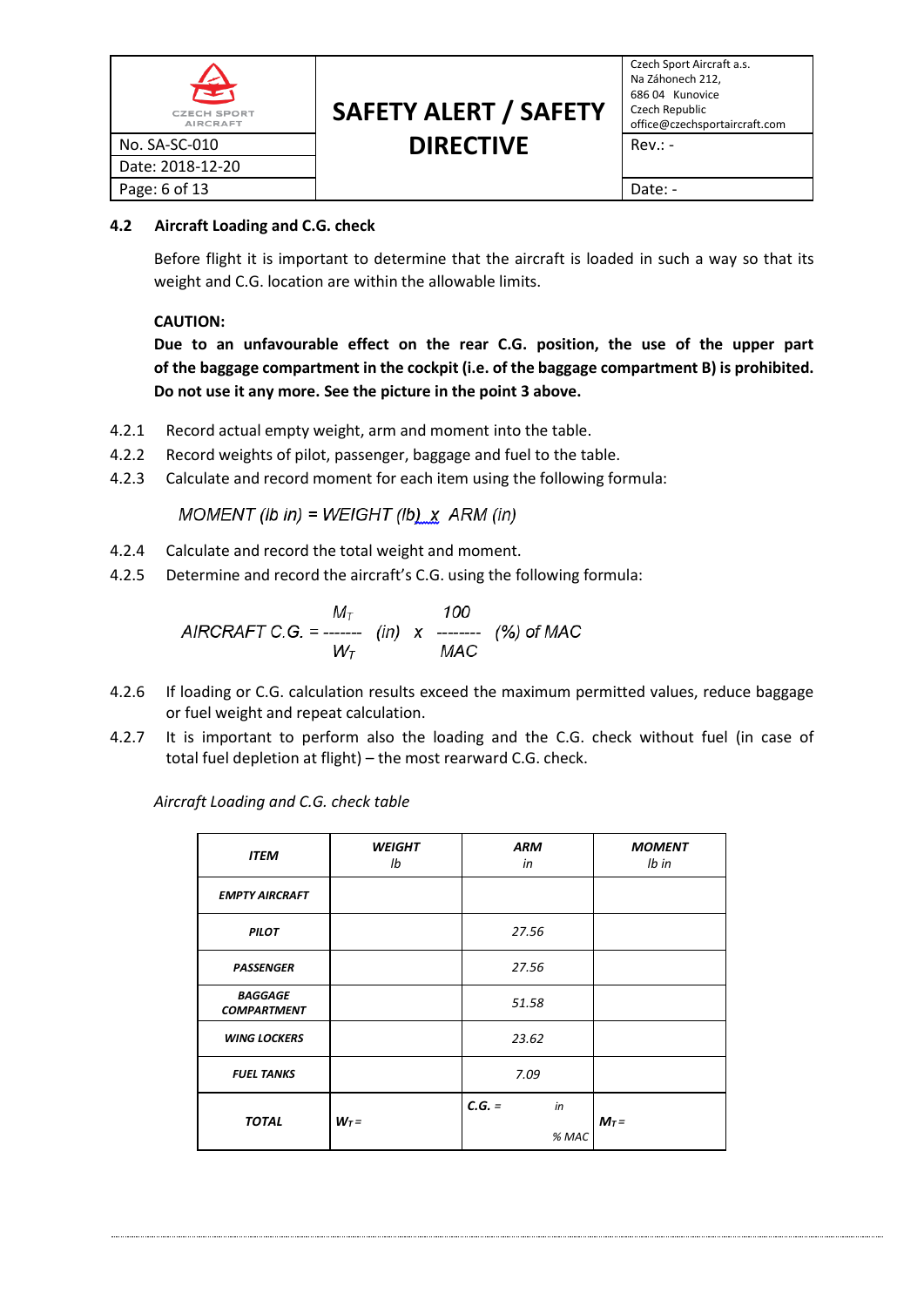| 全<br><b>CZECH SPORT</b><br><b>AIRCRAFT</b> | <b>SAFETY ALERT / SAFETY</b> | Czech Sport Aircraft a.s.<br>Na Záhonech 212,<br>686 04 Kunovice<br>Czech Republic<br>office@czechsportaircraft.com |
|--------------------------------------------|------------------------------|---------------------------------------------------------------------------------------------------------------------|
| No. SA-SC-010                              | <b>DIRECTIVE</b>             | $Rev: -$                                                                                                            |
| Date: 2018-12-20                           |                              |                                                                                                                     |
| Page: 7 of 13                              |                              | Date: -                                                                                                             |

- **5 Forms for Weight and Balance calculation**
- **5.1 Forms valid for the SportCruiser and the PiperSport aircraft produced within 2007 – 2011 (except the aircraft under EASA PFC rules)**

## *Weight and balance C.G. layout*



#### **C.G. range and determination**

Aircraft operating C.G. range: *27 to 35 %* of MAC

*405 to 525 mm* of MAC *15.94 to 20.67 in* of MAC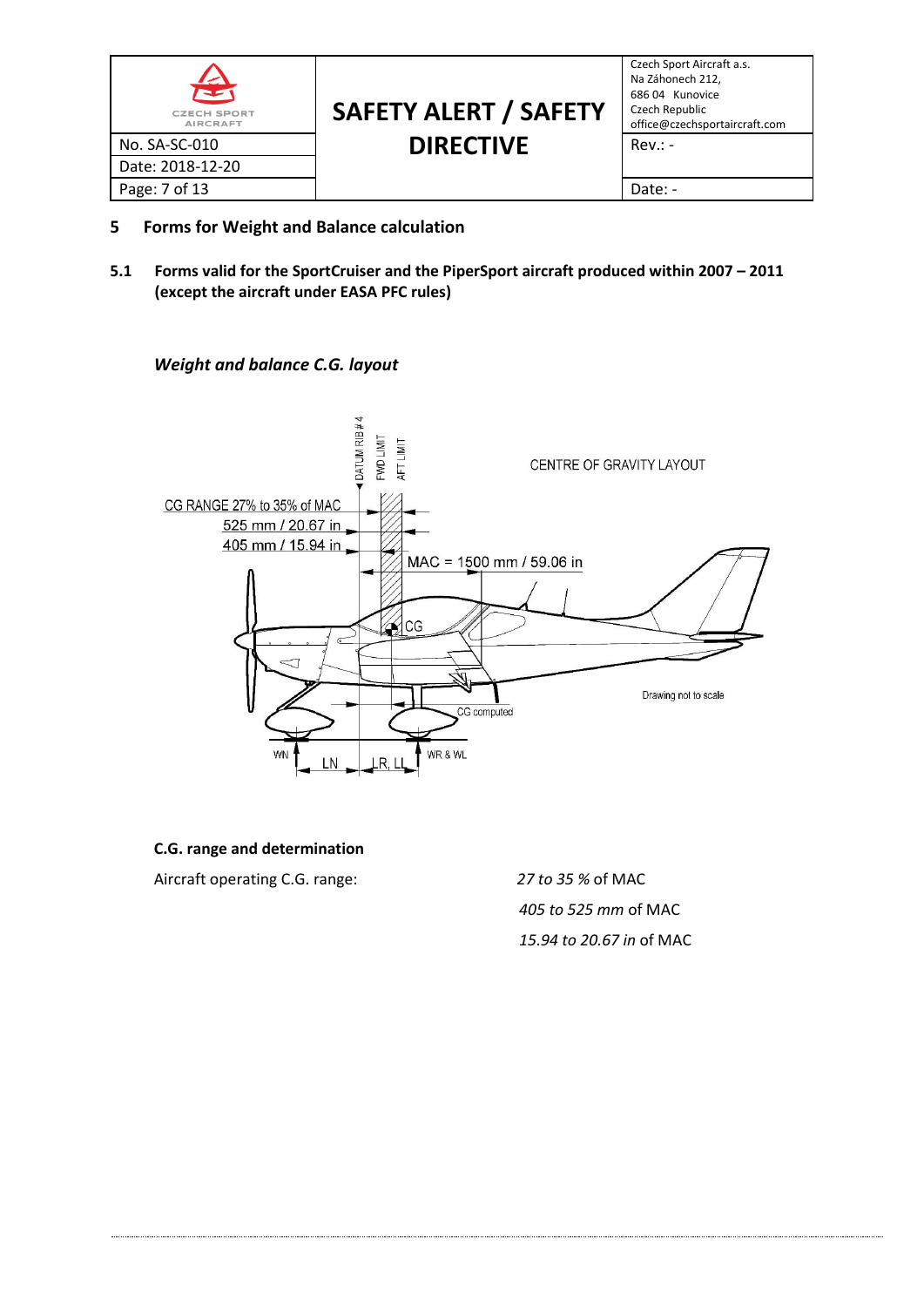| 全<br><b>CZECH SPORT</b><br><b>AIRCRAFT</b> | <b>SAFETY ALERT / SAFETY</b> | Czech Sport Aircraft a.s.<br>Na Záhonech 212,<br>686 04 Kunovice<br>Czech Republic<br>office@czechsportaircraft.com |
|--------------------------------------------|------------------------------|---------------------------------------------------------------------------------------------------------------------|
| No. SA-SC-010                              | <b>DIRECTIVE</b>             | $Rev: -$                                                                                                            |
| Date: 2018-12-20                           |                              |                                                                                                                     |
| Page: 8 of 13                              |                              | Date: -                                                                                                             |

*Blank form of Aircraft Empty weight and C.G. determination table*

*Aircraft Empty weight and C.G. determination table*

| Ġ<br>ن<br><b>EMPTY</b><br>AIRCRAFT | <b>ITEM</b>                       | <b>WEIGHT</b><br>lb  | <b>ARM</b><br>in          | <b>MOMENT</b><br>$Ib$ in |
|------------------------------------|-----------------------------------|----------------------|---------------------------|--------------------------|
|                                    | <b>RIGHT MAIN</b><br><b>WHEEL</b> | $W_R =$              | $L_R =$                   |                          |
|                                    | <b>LEFT MAIN</b><br><b>WHEEL</b>  | $W_i =$              | $L_l =$                   |                          |
|                                    | <b>NOSE WHEEL</b>                 | $W_N =$              | $L_N = -$<br>negative arm |                          |
|                                    | <b>TOTAL</b><br>$W_{TF}$ =        | <b>Empty weight:</b> | $C.G. =$<br>in            | Aircraft moment:         |
|                                    |                                   |                      | % MAC                     | $M_{TF}$ =               |

*NOTE: Empty weight is including oil, coolant, hydraulic fluid and unusable fuel. Nose wheel moment is negative (-).*

*MAC: 59.06 in*

MOMENT (Ib in) = WEIGHT (Ib)  $X$  ARM (in)

 $M_{TE}$ 100 AIRCRAFT EMPTY WEIGHT C.G. = -------  $(in)$  x ------- (%) of MAC  $W_{TE}$ MAC

| <b>Registration:</b> |
|----------------------|
| <b>Serial No.:</b>   |
| Date:                |
| By:                  |

Note:

Insert the filled-out and calculated form into the POH and use it for future calculations during aircraft operation.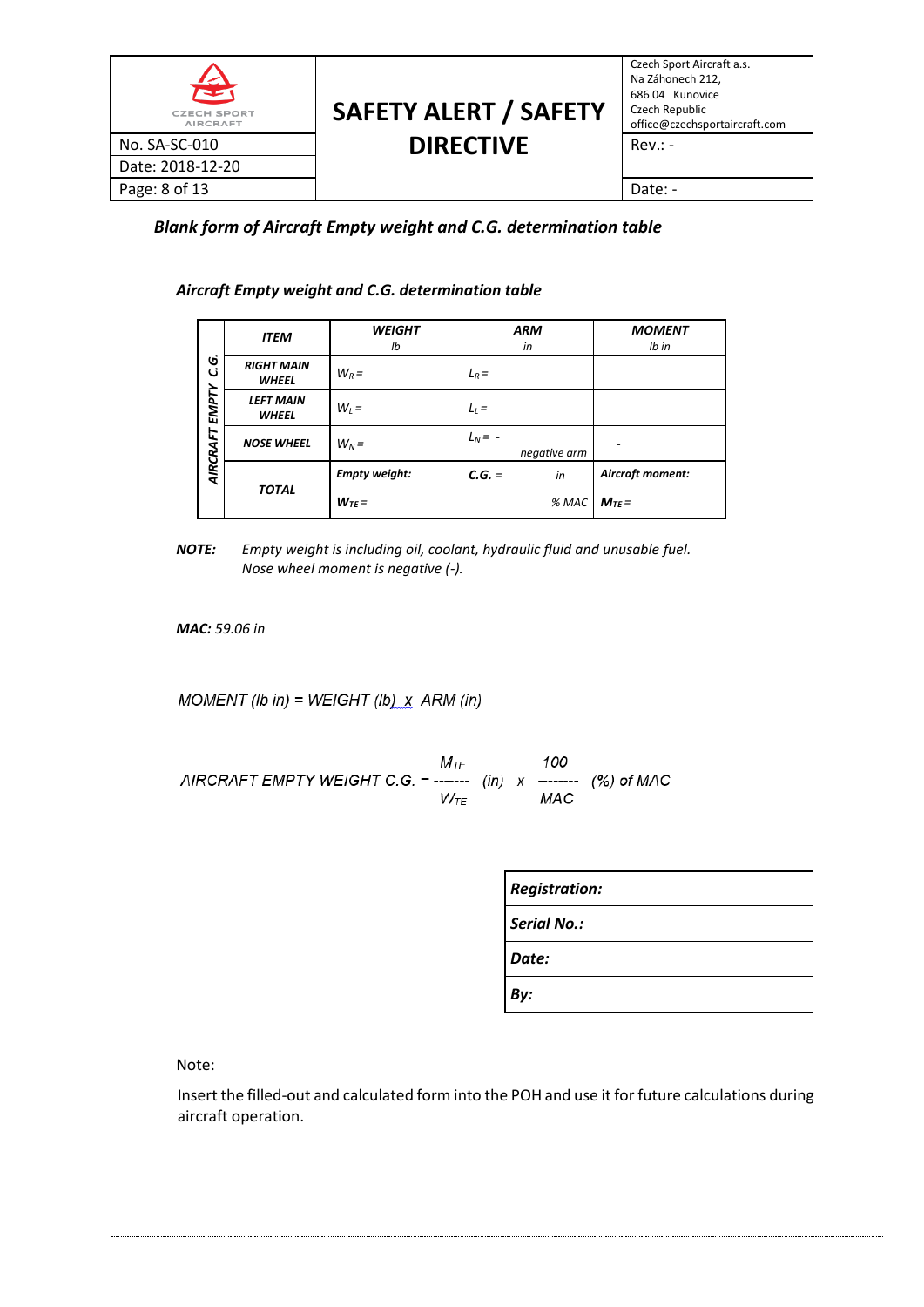| 全<br><b>CZECH SPORT</b><br><b>AIRCRAFT</b> | <b>SAFETY ALERT / SAFETY</b> | Czech Sport Aircraft a.s.<br>Na Záhonech 212,<br>686 04 Kunovice<br>Czech Republic<br>office@czechsportaircraft.com |
|--------------------------------------------|------------------------------|---------------------------------------------------------------------------------------------------------------------|
| No. SA-SC-010                              | <b>DIRECTIVE</b>             | $Rev: -$                                                                                                            |
| Date: 2018-12-20                           |                              |                                                                                                                     |
| Page: 9 of 13                              |                              | Date: -                                                                                                             |

*Blank form of Aircraft Loading and C.G. check table*

# *Aircraft Loading and C.G. check table*

| <b>ITEM</b>                          | <b>WEIGHT</b><br>lb | <b>ARM</b><br>in |       | <b>MOMENT</b><br>$Ib$ in |
|--------------------------------------|---------------------|------------------|-------|--------------------------|
| <b>EMPTY AIRCRAFT</b>                |                     |                  |       |                          |
| <b>PILOT</b>                         |                     | 27.56            |       |                          |
| <b>PASSENGER</b>                     |                     | 27.56            |       |                          |
| <b>BAGGAGE</b><br><b>COMPARTMENT</b> |                     | 51.58            |       |                          |
| <b>WING LOCKERS</b>                  |                     | 23.62            |       |                          |
| <b>FUEL TANKS</b>                    |                     | 7.09             |       |                          |
| <b>TOTAL</b>                         | $W_T =$             | $C.G. =$         | in    | $M_T =$                  |
|                                      |                     |                  | % MAC |                          |

#### **CAUTION:**

**Due to an unfavourable effect on the rear C.G. position, the use of the upper part of the baggage compartment in the cockpit (i.e. of the baggage compartment B) is prohibited. Do not use it any more. See the picture in the point 3 above.**

*Operating C.G. range: 15.94 to 20.67 in / 27 to 35 % of MAC*

*MAC: 59.06 in*

MOMENT (Ib in) = WEIGHT (Ib)  $X$  ARM (in)

|                                                        | Mт                                  |  | 100 |  |
|--------------------------------------------------------|-------------------------------------|--|-----|--|
| AIRCRAFT C.G. = ------- $(in)$ x ------- $(\%)$ of MAC |                                     |  |     |  |
|                                                        | $W_{\scriptscriptstyle\mathcal{T}}$ |  | MAC |  |

| <b>Registration:</b> |
|----------------------|
| Serial No.:          |
| Date:                |
| By:                  |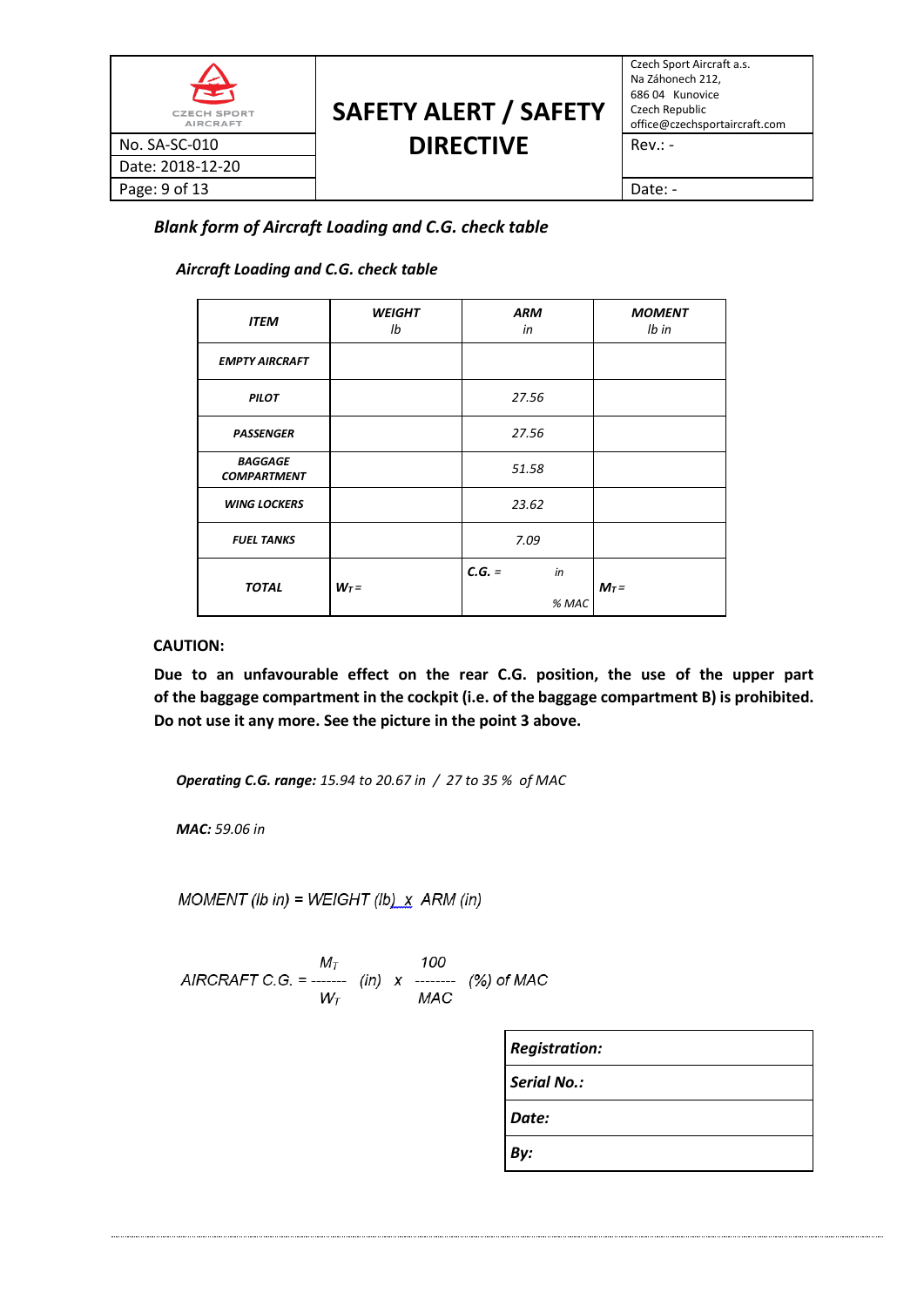| 全<br><b>CZECH SPORT</b><br><b>AIRCRAFT</b> | <b>SAFETY ALERT / SAFETY</b> | Czech Sport Aircraft a.s.<br>Na Záhonech 212,<br>686 04 Kunovice<br>Czech Republic<br>office@czechsportaircraft.com |
|--------------------------------------------|------------------------------|---------------------------------------------------------------------------------------------------------------------|
| No. SA-SC-010                              | <b>DIRECTIVE</b>             | $Rev: -$                                                                                                            |
| Date: 2018-12-20                           |                              |                                                                                                                     |
| Page: 10 of 13                             |                              | Date: -                                                                                                             |

**5.2 Forms valid for the SportCruiser Aircraft - S/N P1102012, P1102014, P1102016, P1102019**

# **Weight and balance C.G. layout**



# **C.G. range and determination**

Aircraft operating C.G. range: *28 to 35 %* of MAC

*420 to 525 mm* of MAC *16.54 to 20.67 in* of MAC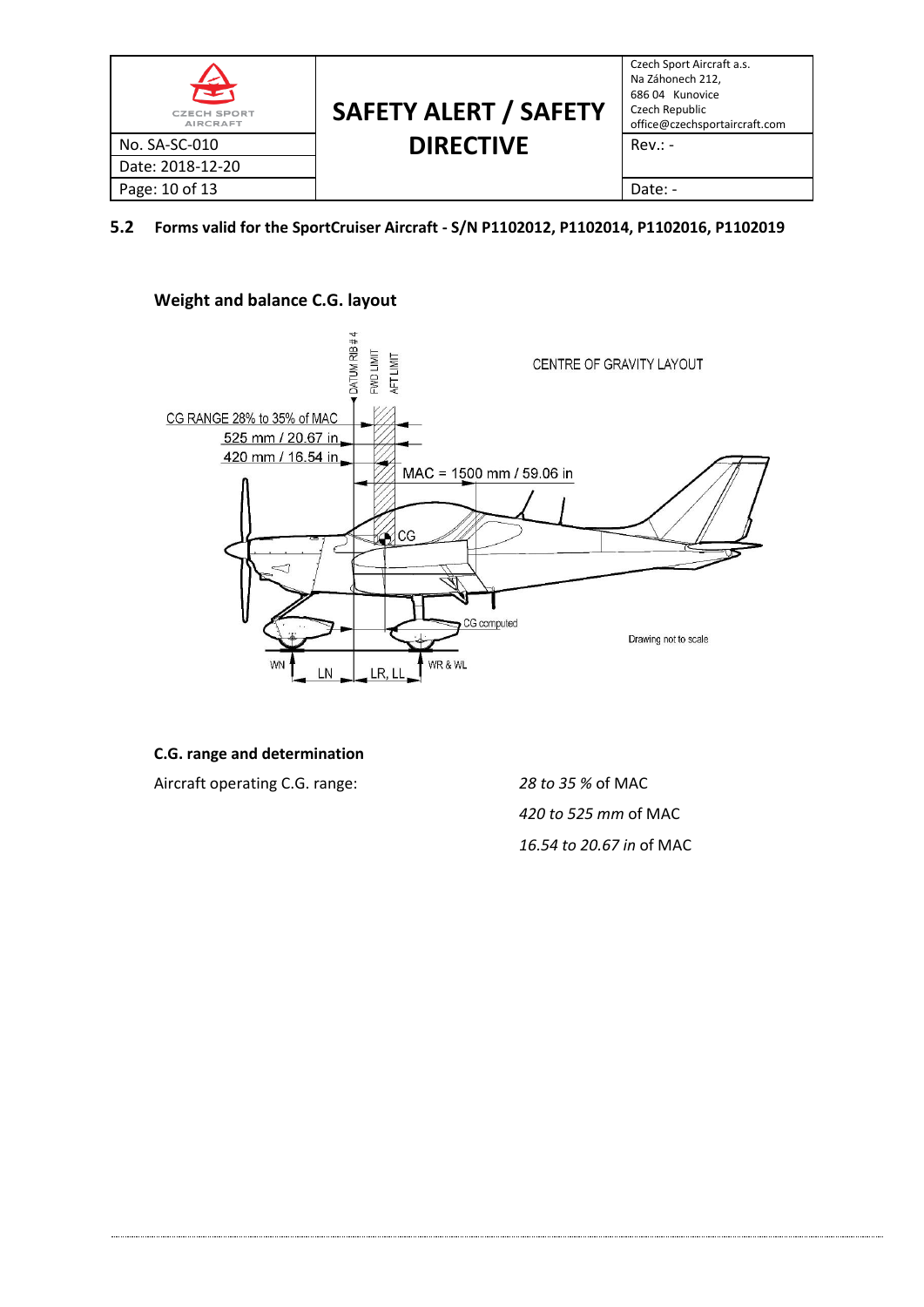| 全<br><b>CZECH SPORT</b><br><b>AIRCRAFT</b> | <b>SAFETY ALERT / SAFETY</b> | Czech Sport Aircraft a.s.<br>Na Záhonech 212,<br>686 04 Kunovice<br>Czech Republic<br>office@czechsportaircraft.com |
|--------------------------------------------|------------------------------|---------------------------------------------------------------------------------------------------------------------|
| No. SA-SC-010                              | <b>DIRECTIVE</b>             | $Rev: -$                                                                                                            |
| Date: 2018-12-20                           |                              |                                                                                                                     |
| Page: 11 of 13                             |                              | Date: -                                                                                                             |

*Blank form of aircraft Empty weight and C.G. determination table*

*Aircraft Empty weight and C.G. determination table*

| Ġ<br>ت<br>EMPTY<br>AIRCRAFT | <b>ITEM</b>                       | <b>WEIGHT</b><br>Ib  | <b>ARM</b><br>in          | <b>MOMENT</b><br>$Ib$ in |
|-----------------------------|-----------------------------------|----------------------|---------------------------|--------------------------|
|                             | <b>RIGHT MAIN</b><br><b>WHEEL</b> | $W_R =$              | $L_R =$                   |                          |
|                             | <b>LEFT MAIN</b><br><b>WHEEL</b>  | $W_i =$              | $L_l =$                   |                          |
|                             | <b>NOSE WHEEL</b>                 | $W_N =$              | $L_N = -$<br>negative arm |                          |
|                             | <b>TOTAL</b>                      | <b>Empty weight:</b> | $C.G. =$<br>in            | Aircraft moment:         |
|                             |                                   | $W_{TF}$ =           | % MAC                     | $M_{TE}$ =               |

*NOTE: Empty weight is including oil, coolant, hydraulic fluid and unusable fuel. Nose wheel moment is negative (-).*

*MAC: 59.06 in*

MOMENT (Ib in) = WEIGHT (Ib)  $X$  ARM (in)

 $\begin{array}{cc} & M_{TE} & 100 \\ AIRCRAFT EMPTYWEIGHT C.G. = {........} \quad (in) \quad x 100 \\ & W_{TE} & MAC \end{array}$ 

| <b>Registration:</b> |
|----------------------|
| Serial No.:          |
| Date:                |
| Bv:                  |

Note:

Insert the filled-out and calculated form in the POH and use it for future calculations in operation.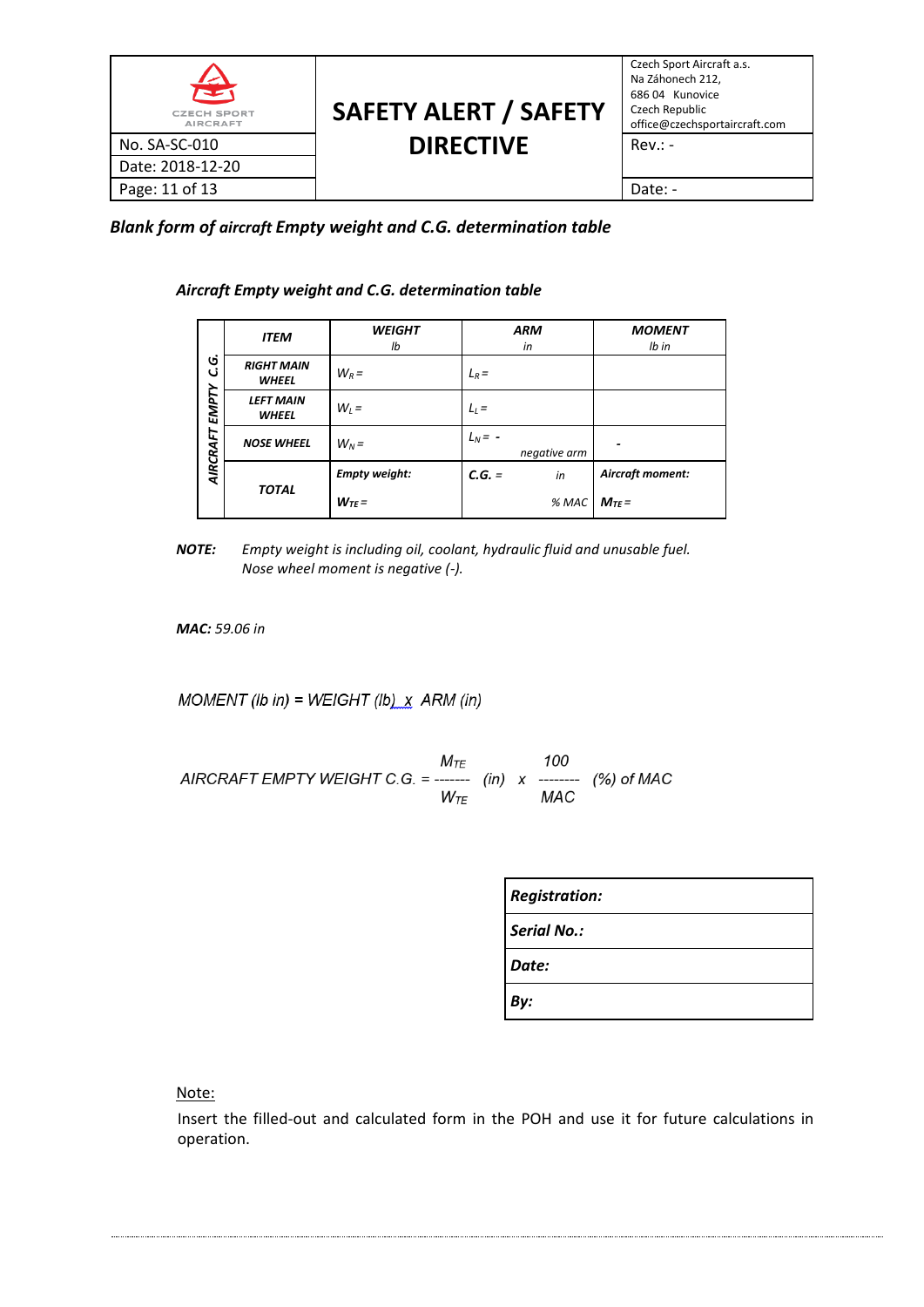| $\hat{\mathbf{z}}$<br><b>CZECH SPORT</b><br><b>AIRCRAFT</b> | <b>SAFETY ALERT / SAFETY</b> | Czech Sport Aircraft a.s.<br>Na Záhonech 212,<br>686 04 Kunovice<br>Czech Republic<br>office@czechsportaircraft.com |
|-------------------------------------------------------------|------------------------------|---------------------------------------------------------------------------------------------------------------------|
| No. SA-SC-010                                               | <b>DIRECTIVE</b>             | $Rev: -$                                                                                                            |
| Date: 2018-12-20                                            |                              |                                                                                                                     |
| Page: 12 of 13                                              |                              | Date: -                                                                                                             |

# *Blank form of Aircraft Loading and C.G. check table*

# *Aircraft Loading and C.G. check table*

| <b>ITEM</b>                          | <b>WEIGHT</b><br>lb | <b>ARM</b><br>in |       | <b>MOMENT</b><br>$Ib$ in |
|--------------------------------------|---------------------|------------------|-------|--------------------------|
| <b>EMPTY AIRCRAFT</b>                |                     |                  |       |                          |
| <b>PILOT</b>                         |                     | 27.56            |       |                          |
| <b>PASSENGER</b>                     |                     | 27.56            |       |                          |
| <b>BAGGAGE</b><br><b>COMPARTMENT</b> |                     | 51.58            |       |                          |
| <b>WING LOCKERS</b>                  |                     | 23.62            |       |                          |
| <b>FUEL TANKS</b>                    |                     | 7.09             |       |                          |
| <b>TOTAL</b>                         | $W_T =$             | $C.G. =$         | in    | $M_T =$                  |
|                                      |                     |                  | % MAC |                          |

#### **CAUTION:**

**Due to an unfavourable effect on the rear C.G. position, the use of the upper part of the baggage compartment in the cockpit (i.e. of the baggage compartment B) is prohibited. Do not use it any more. See the picture in the point 3 above.**

*Operating C.G. range: 16.54 to 20.67 in / 28 to 35 % of MAC*

*MAC: 59.06 in*

MOMENT (Ib in) = WEIGHT (Ib)  $X$  ARM (in)

$$
AIRCRAFT C.G. = \frac{M_T}{W_T}
$$
 (in) x 100  
MAC  
MAC  
MAC  
MAC

| <b>Registration:</b> |
|----------------------|
| Serial No.:          |
| Date:                |
| By:                  |